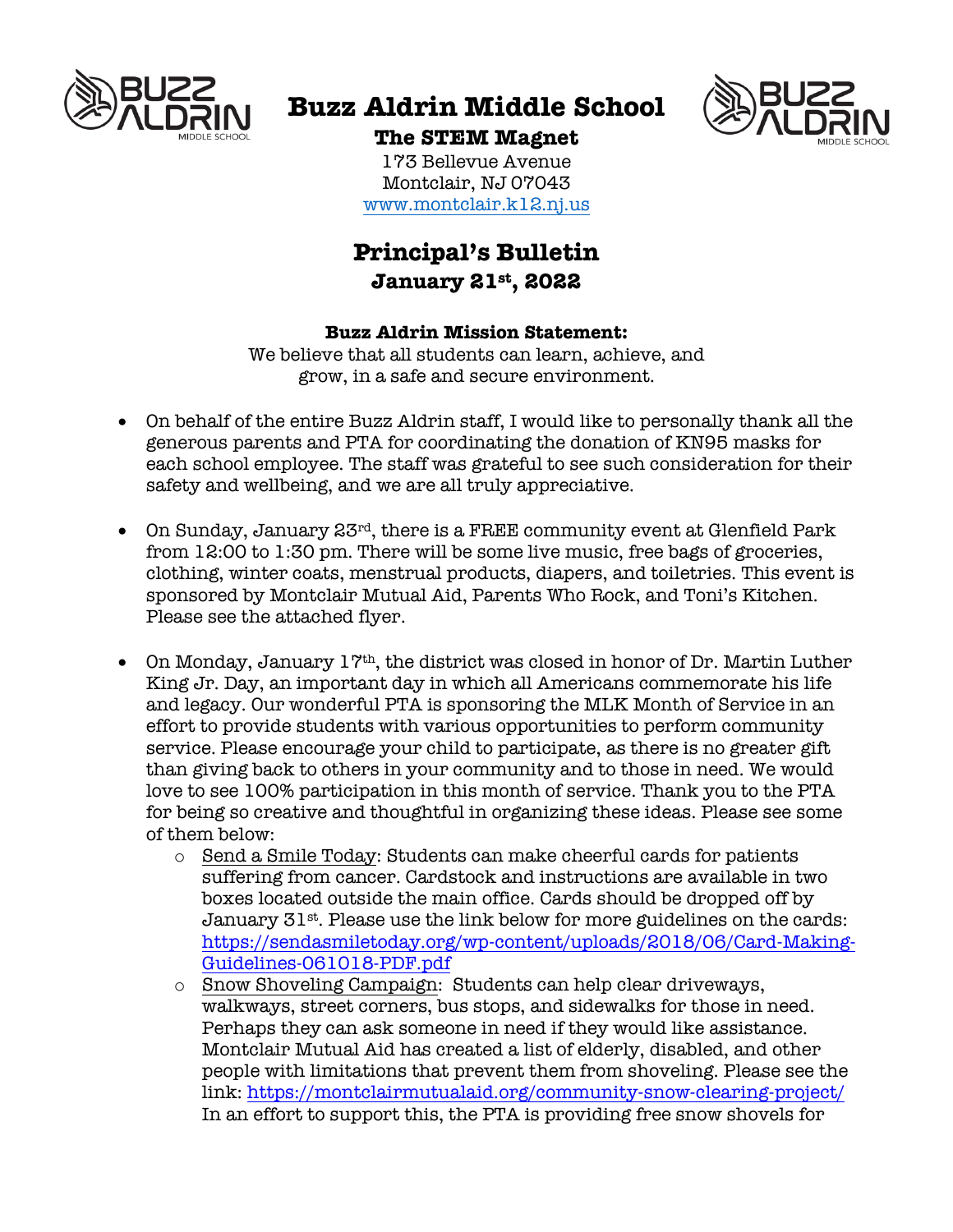those students who sign up to help families, neighbors, and community members. If your child is interested in participating, please have them sign up using this link: https://signup.com/go/QwvkMbz. If your child wants to join the list of Montclair Mutual Aid Volunteers, please clink the link: https://montclairmutualaid.org/community-snow-clearing-project/.

- $\circ$  Change for Community: Students will be asked to donate spare change (and dollar bills) to help others in need. The money will be collected on Fridays during extended homeroom, beginning this week. Homeroom reps and the four Student Council officers will go to all the homerooms with collection bags. After raising the funds, the officers will choose a few charities that the donations will go to.
- Our Compensatory Education After School Program began this Thursday. The program runs from Tuesday through Thursday each week, and focuses on Mathematics, English Language Arts, and Study Skills. Students were invited to participate based on select criteria.
- **COVID-19 Testing & Health Updates**: The Montclair Public School District will be providing COVID-19 rapid antigen testing to all staff and students on Tuesdays and Fridays from 4 to 6 pm at the Annex Atrium, located at 141 Park St. Parking can be found in the rear on North Fullerton Avenue. If applicable, please remember to bring your insurance card and ID. There will be no out-ofpocket cost to families and staff members. Please see the following health guidance that was provided by medical professionals in consultation with the district:
	- o We are continuing to follow the 10-day quarantine period.
	- o Students, teachers, and staff who come into close contact with someone with COVID-19, are asymptomatic and are in one of the following groups do not need to quarantine:
		- People who are ages 18 and older and have received all recommended vaccine doses, including boosters and additional primary shots for some immunocompromised people.
		- People who are ages 5–17 years and completed the primary series of COVID-19 vaccines.
		- People who had confirmed COVID-19 within the last 90 days (tested positive).
- As stated previously, we are not granting schedule change requests for elective courses. The scheduling team worked hard over the summer and during the beginning of the school year to ensure that the elective courses were as balanced as possible. Given the COVID-19 numbers, we cannot imbalance the class sizes. Thank you in advance for your patience and understanding.

### • **PTA Updates**:

o **CASINO NIGHT!** On Friday, January 28th, our PTA will host the BAMS 2022 Casino Fundraiser from 7 pm to 11 pm at the Montclair Art Museum. We hope to see you there! It will be the biggest PTA fundraiser event this year!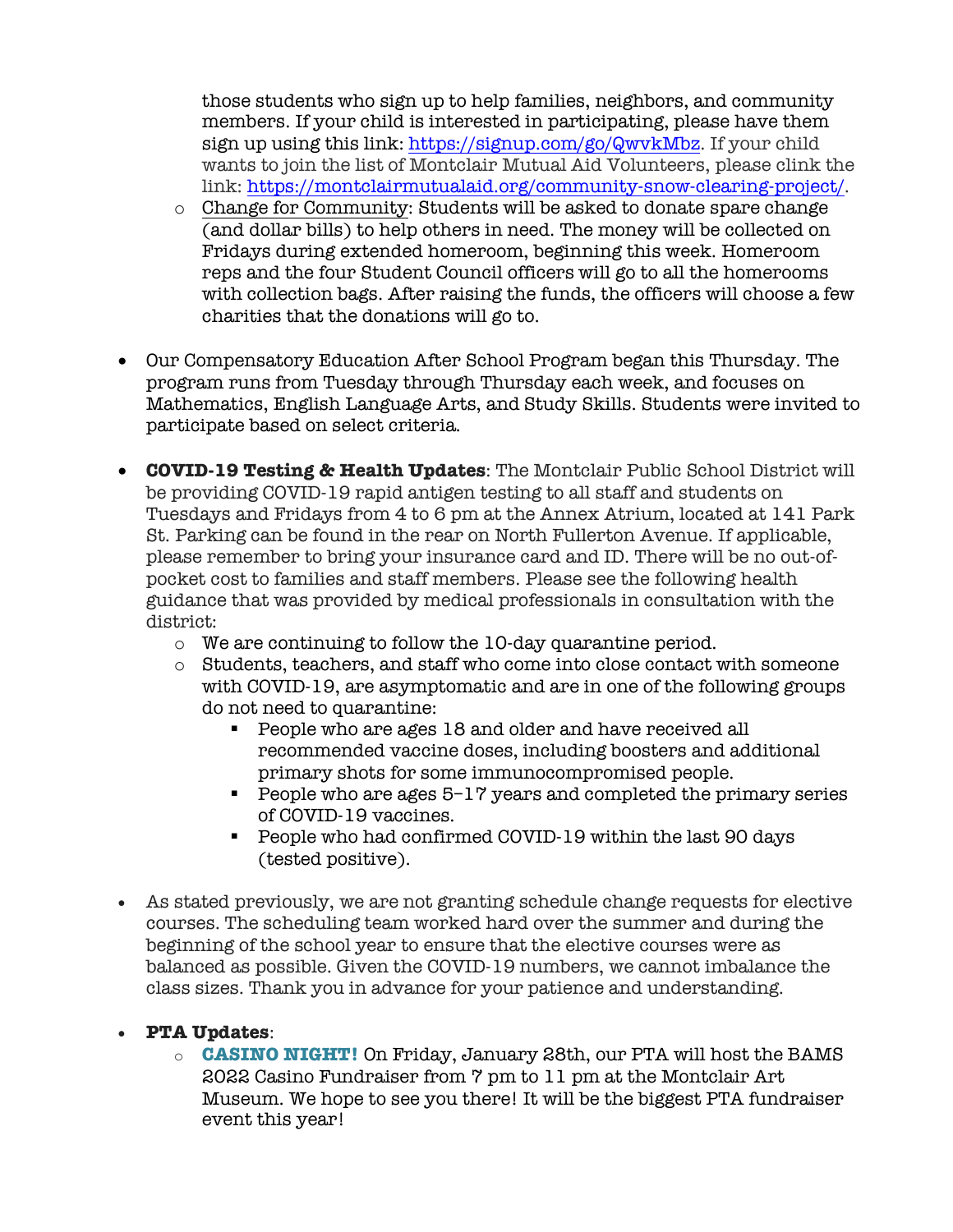o **Important: We have a matching donor!! A very generous local business has agreed to MATCH all donations of \$75 or more from now through Monday, January 24th at 12 pm**. Please donate by noon on Monday using the link:

https://buzzaldrinpta.memberhub.com/store/items/629278

- o Please see the message below from our PTA:
	- § Every school year, students at Buzz Aldrin Middle School gather in the auditorium on a regular basis. They attend school assemblies, presentations, musical theater, band performances, dance performances, and poetry slams in this space. It is a focal point of the BAMS community. We know that COVID has disrupted some of these activities, but this will not last forever.
	- § Unfortunately, the passage of time has caught up with the equipment in the auditorium. Our students (and teachers and parents) deserve a quality, high functioning experience when they participate in the programs in our auditorium. We are hoping to support the school administration by contributing a state-of-the-art sound system, a projector, and a projection screen, something that is simply not within the school or district's budget. It will not be cheap, but it's important, and we are hoping for support from the BAMS community. This goal will be the primary focus of our fundraising efforts for the remainder of this year. We are looking to raise \$50,000!
	- § **Thanks to a VERY generous donor, 100% OF CASINO NIGHT PROCEEDS WILL BE USED TOWARDS OUR FUNDRAISING GOAL!!!**
	- § The evening will feature:
		- § Blackjack, poker, roulette, and craps tables
		- Delicious hors d'oeuvres and drinks, including beer and wine
		- § Music and a photo booth
		- Festive attire is requested!
		- § Advance Tickets \$75 (\$25 for teachers and staff) on sale through January 26th
		- § COVID vaccination/negative test required for entry
		- § **Prizes, Prizes, Prizes!!**
			- § ALL ticket holders are automatically entered into the drawing to win a **PlayStation5** or an **XBox**! In addition, anyone who donates \$75 or more towards our fundraising goal, will also be entered into the drawing. And lastly, EVERY ADDITIONAL \$50 donation (above \$75) buys you an additional entry into the drawing! Even if you can't attend, you can still participate - we need everyone's support!
	- § **Ticket and Donation Options:**
		- § \$75 general admission tickets (you can also make a donation)
		- § \$100 tickets for one person PLUS "sponsor" a teacher/staff member (you can also make a donation)
		- \$25 teacher and staff tickets (you can also make a donation)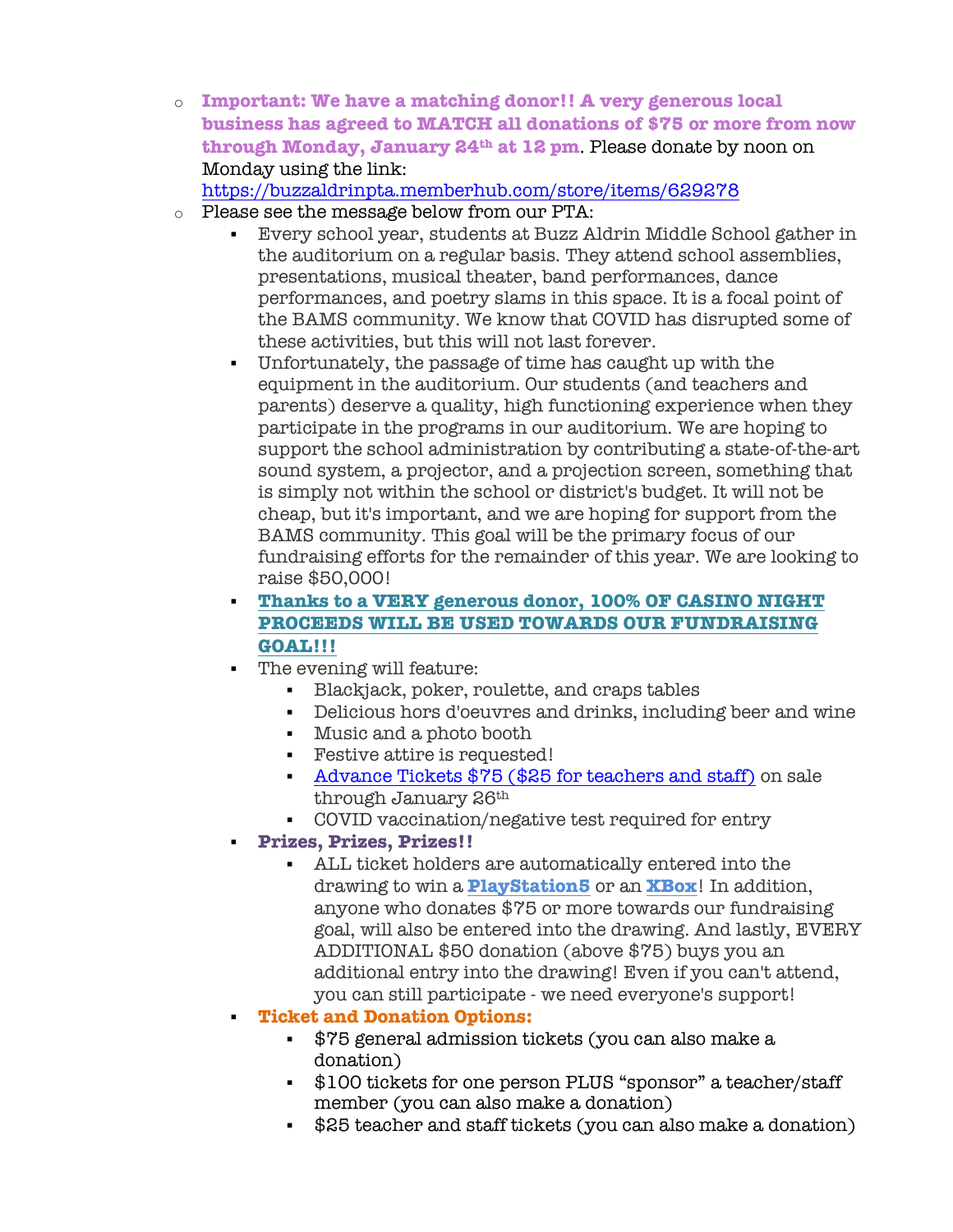- § No-ticket donations (Thank you!)
- Purchase your tickets and/or make your donations today at: https://buzzaldrinpta.memberhub.com/store
- § **VOLUNTEERS NEEDED!!!**
	- § You've been saying all year you want to help out: now's your chance! To volunteer for a 30-minute shift, click here: https://signup.com/go/CrvULkz
- MFEE is continuing its PEEPs program and still has space for new students. If you are interested in having your child participate, please click on the link above.
- If the pandemic has caused a loss of income that makes it difficult for you to pay your rent and/or utility bills, consider applying for relief through the **Emergency Rental Assistance Program (ERAP).** An eligible household may receive assistance for up to 18 months of home energy costs incurred on or after March 13, 2020. Applicants are required to prove loss of income or employment, or financial hardship due directly or indirectly to the COVID-19 pandemic. Applicants must also demonstrate a risk of experiencing homelessness or housing instability such as past due notices, rent notice or eviction notice, etc.
	- o **Please be sure you have all of the below information in order to submit your application:**
		- § Personal ID for the applicant and all household members
		- § Lease agreement or rental agreement signed by your landlord
		- § Income information for all household members older than 18 (Paystubs, Unemployment benefits, Bank statements showing direct deposits, SSI or SSDI statements)
		- § Information about unpaid rent and utilities (Statements, Bills, etc.)
		- § In order to receive assistance, you must submit an application. **CLICK HERE To APPLY!**
- We are no longer issuing loaner Chromebook devices to students. Students will be responsible for bringing their own charged devices to school. Additionally, we are not accepting parent drop-offs for any items other than Chromebooks.

### • **General Reminders & Updates for Parents/Families:**

- o Please remind your children to be careful with our district-issued Chromebooks. We have many students who are placing requests for damaged devices.
- o As the cooler weather continues, please ensure your children are dressed appropriately for outdoor conditions. This means wearing a coat, sweatshirt, hat, or any other clothing that allows for students to be comfortable during the day and for outdoor lunch/recess.
- $\circ$  When students have indoor recess, they will be in the auditorium. Since there will be classes running in the auditorium during this time, it is important that students bring their own books to read or something to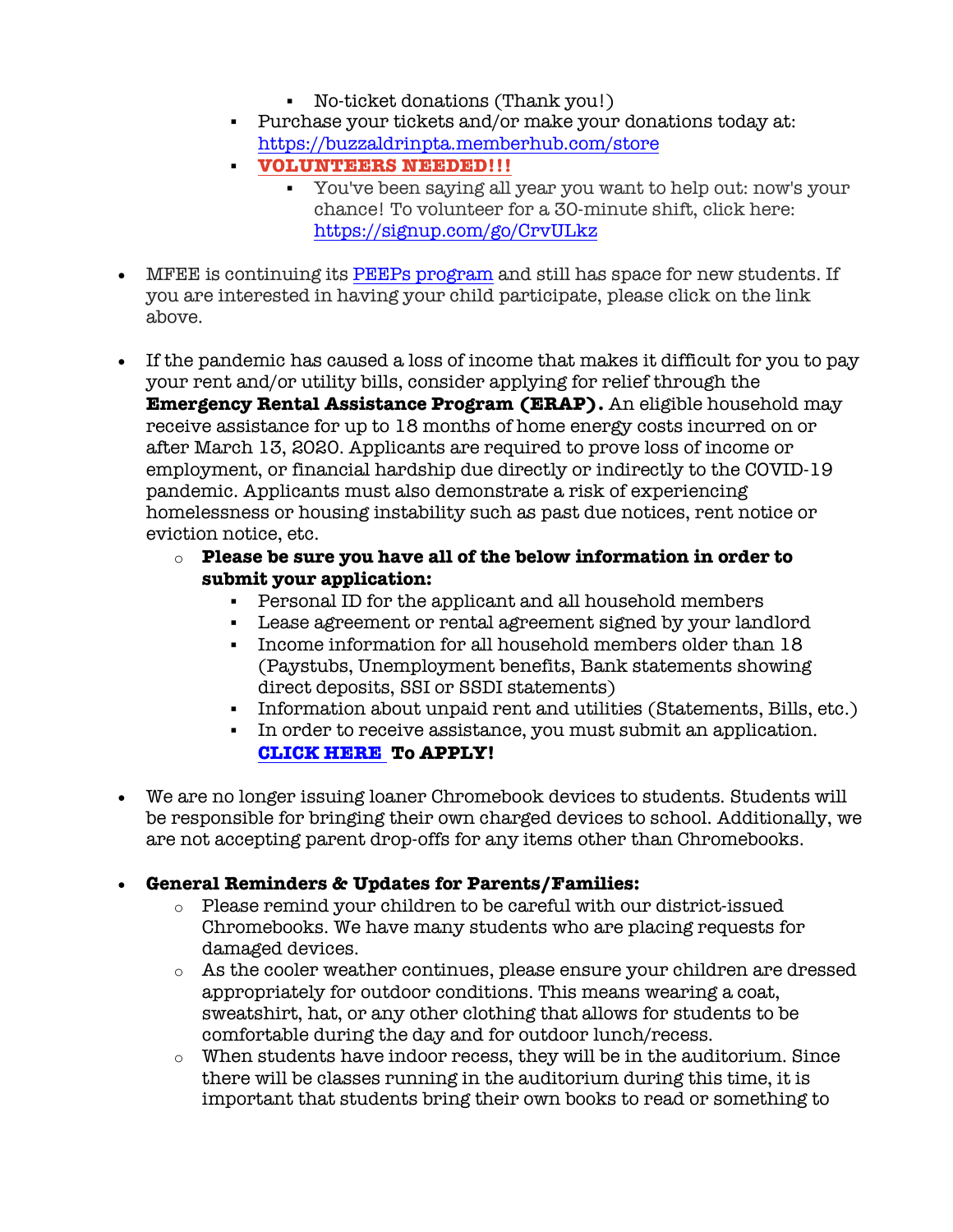work on independently. While it is their free time to unwind and relax, we must also be mindful of our dance classes.

- o Cell phone use is not permitted during the school day. Parents should not text or call their children during school hours.
- o Masks are required at all times while in the building. If possible, please send your child to school with an extra mask in case the original mask is misplaced or damaged. If students cannot follow the mask policy, they will be sent home.
- o Please make sure your child brings a water bottle to school each day.
- $\circ$  Students are required to bring their fully charged Chromebooks and are encouraged to bring their Chromebook chargers to school each day.
- o Please complete a free/reduced meal application if you would like to do so. The online form is available at https://www.nlappscloud.com/ and hard copies are available in the main office. You may also visit the Department of Agriculture's website to access an application in a language other than English or Spanish (https://www.fns.usda.gov/cn/translatedapplications).
- o Again, please **DO NOT** drop off or pick up your child in the front of the building or in a location where they must cross the street. Grownups need to remain in their cars and be sure not to block the staff parking lot while waiting for their children. Students should not cross the street at any location other than the designated crosswalks. Parents should not stand in the staff parking lot to pick up their children. **This is a safety issue.** Despite the number of times this is written in school communications, this is still a problem. Please abide by the school's rules.
- o **Parents are not permitted to drop off belongings, lunches, materials throughout the day.** We will not accept materials dropped off while school is in session. Therefore, it is essential that you make sure your child has all the necessary materials he/she/they would need prior to entering the building.
- o The health forms must be completed by 7:00 am on Tuesdays and Thursdays. This must be done in order for students to attend classes. If health forms are not completed in time, students will need to wait in the auditorium until they can complete one themselves. This results in a loss of valuable instructional time.
- o There are no visitors permitted in the building at any time.
- o Please encourage your child to leave their desk shields (dividers) in their lockers when not in use. We do not have enough extras to provide loaners for all those who forget.
- o Parents are not permitted to ask teachers for remote instruction without prior approval granted from building administration. Remote instruction can only be granted for COVID-related reasons.
- Yearbooks: Yearbooks are now on sale! To order your copy of the yearbook please visit https://www.jostens.com/yearbooks/students-and-parents/aboutyearbooks, or reach out to Mrs. Mintz (jmintz@montclair.k12.nj.us) with any questions.